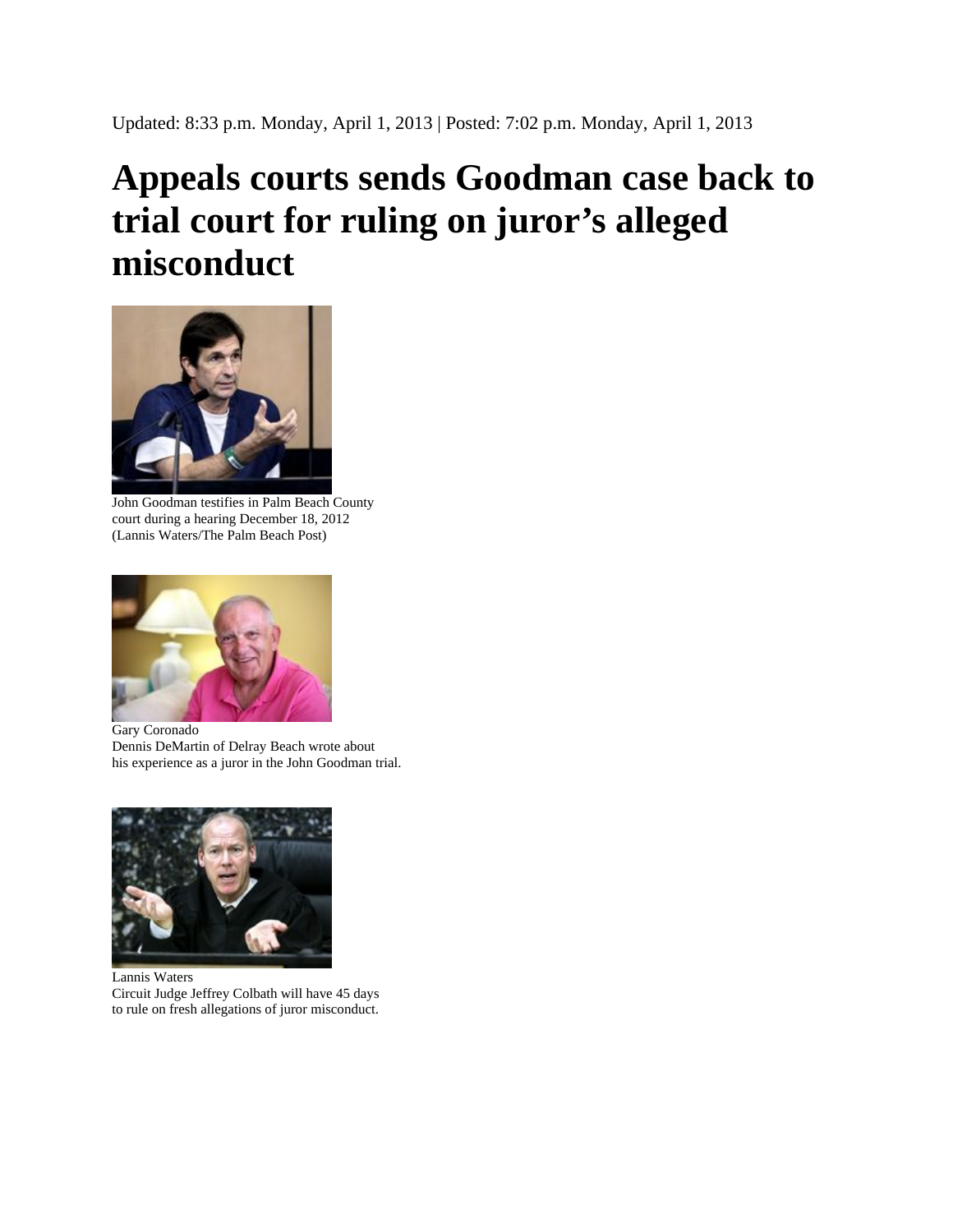

Lannis Waters John Goodman smiles at the end of a hearing December 18, 2012, as Circuit Judge Jeffrey Colbath rules that prosecutors failed to prove that Goodman intentionally broke his house arrest monitor in an October incident that sent him back to jail.

By Daphne Duret Palm Beach Post Staff Writer

WEST PALM BEACH —

The DUI manslaughter case of Wellington polo mogul John Goodman is headed back to a circuit court after an appeals court ruling Monday cleared the way for the trial judge to decide on fresh allegations of jury misconduct.

The new allegations revolve around the latest self-published book from juror Dennis DeMartin, whose self-described drinking experiment at the end of Goodman's trial last year has provided what could Goodman's best chance at getting his conviction and 16-year prison sentence overturned. Goodman is on house arrest during his appeal.

DeMartin, who wrote of the drinking experiment in his book "Believing in the Truth," this month published a new book that revealed his ex-wife had left the scene of a crash and been arrested for DUI — a fact he never disclosed during jury selection. DeMartin went on to write that his ex-wife subsequently began an affair with an alcoholic she met at a court-ordered treatment program, and attributed her drinking to the end of their marriage.

Goodman's defense team, who had asked prospective jurors whether they or any of their family members had been charged with DUI, said they would have never allowed DeMartin to remain on the panel had they known about his past. Defense attorneys Richard Strafer and Roy Black asked the 4th District Court of Appeal to give up its jurisdiction in the case temporarily so Palm Beach County Circuit Judge Jeffrey Colbath, who presided over the case, can interview DeMartin on the new allegations.

The higher court will give up its jurisdiction on the case for 45 days to give Colbath time to rule on the issue.

That request, last week, came packaged with a quest to get the appellate court to reconsider its denial of a previous request to allow Colbath to rule on allegations of improper conduct launched against retired Assistant State Attorney Ellen Roberts, the case's lead prosecutor.